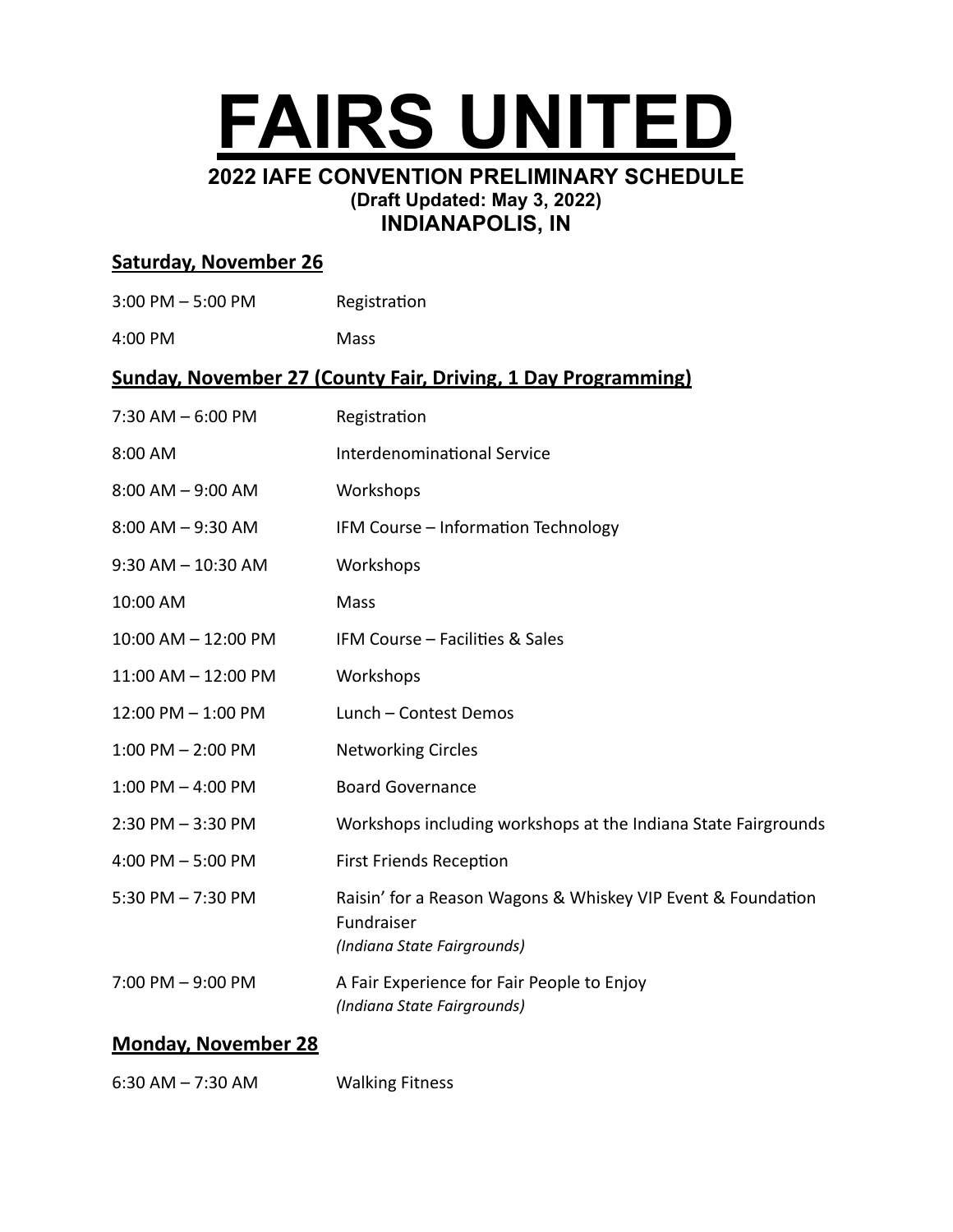| $7:45$ AM $-5:30$ PM    | Registration                                                           |
|-------------------------|------------------------------------------------------------------------|
| $8:00$ AM $-9:00$ AM    | Workshops                                                              |
| $8:00$ AM $- 12:00$ PM  | <b>Experience Option</b>                                               |
| $9:00$ AM $-10:00$ AM   | CFE/CVFM/IFM Info Sessions                                             |
| $9:30$ AM $- 10:30$ AM  | Workshops                                                              |
| $10:30$ AM $- 11:30$ AM | IAFE Associates Board Selection Credentialing Meeting & IAFE<br>Update |
| $11:00$ AM $- 12:00$ AM | <b>Networking Circles</b>                                              |
| $12:00$ PM $- 1:30$ PM  | Zone Meetings (with a lunch)                                           |
| $1:30$ PM $-5:30$ PM    | <b>Trade Show</b>                                                      |
| $2:00$ PM $-3:00$ PM    | 2023 IAFE Committee Chairs Meeting                                     |
| $3:00$ PM $-$ 4:30 PM   | <b>YPI Connect &amp; Cocktails</b>                                     |
| 5:30 PM $-6:30$ PM      | <b>CFE &amp; CVFM Reception</b>                                        |
|                         |                                                                        |

Open Night for Entertainment and Company Dinners

# **Tuesday, November 29**

| $6:30$ AM $- 7:30$ AM   | <b>Walking Fitness</b>                                                    |
|-------------------------|---------------------------------------------------------------------------|
| $8:00$ AM $-$ 10:30 AM  | Buyers' Breakfast                                                         |
| $8:30$ AM $-9:30$ AM    | <b>Networking Circles</b>                                                 |
| $10:00$ AM $- 11:00$ AM | Workshops                                                                 |
| $11:00$ AM $- 1:00$ PM  | Lunch in the Trade Show                                                   |
| $1:15$ PM $-3:00$ PM    | General Session (Keynote Speaker Jason Brown)                             |
|                         | - Awards: Hall of Fame, Heritage, Rising Star, State & Prov. Exec.        |
| $3:00$ PM $-5:30$ PM    | <b>Trade Show</b><br>- Includes Happy Hour & Games from 4:30 PM - 5:30 PM |
| $3:15$ PM $-$ 4:30 PM   | YPI Ment-a-Minute                                                         |
|                         |                                                                           |

Open Night for Entertainment and Company Dinners

# **Wednesday, November 30**

7:30 AM - 8:30 AM IAFE Past Chairs Breakfast